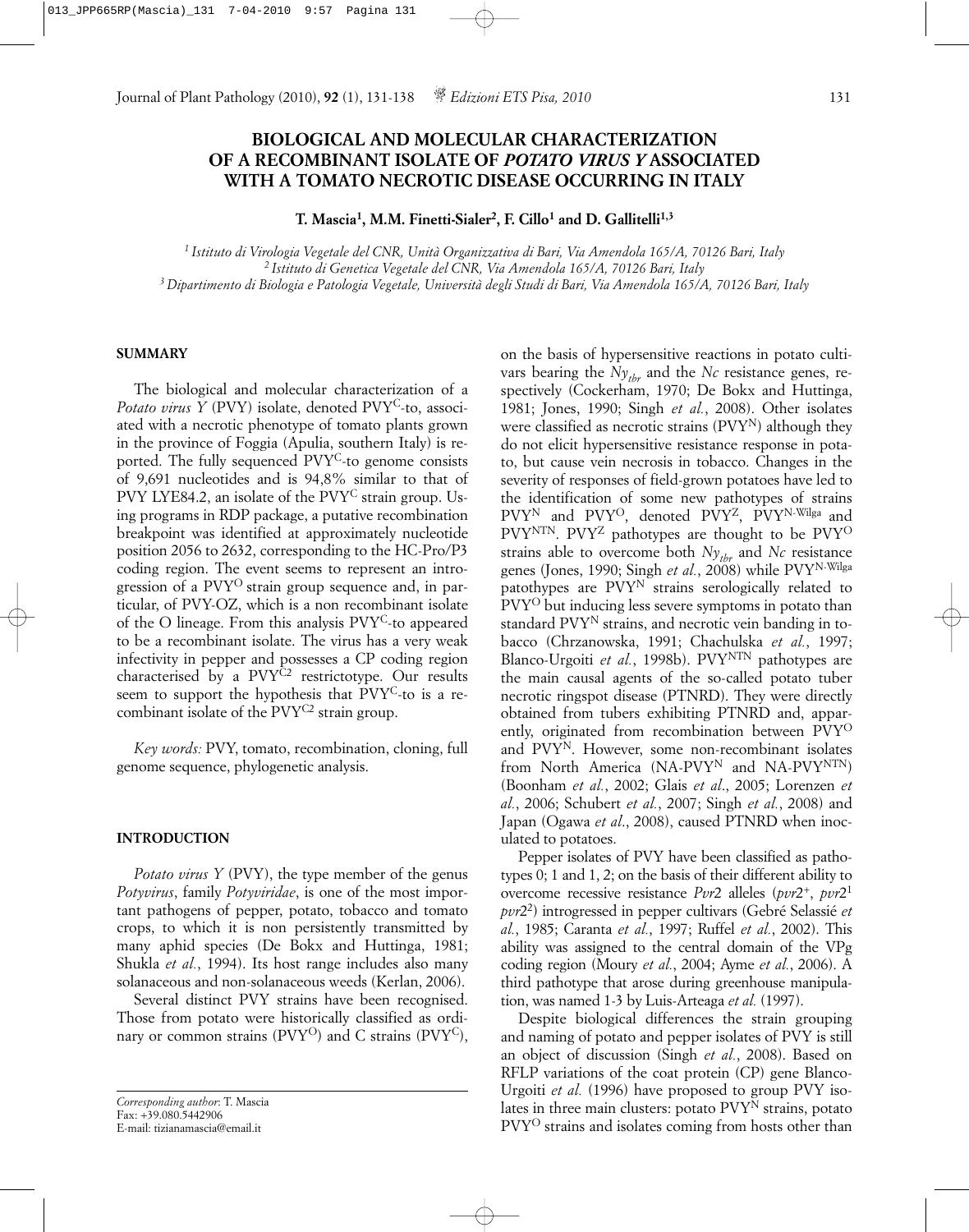potato, denoted non potato PVYNP strains. PVYC strains could be actually grouped in two different genetic clusters, i.e PVYC1, comprising non potato isolates able to infect both pepper and potato, and PVYC2, grouping all isolates that are either unable to infect pepper mechanically or that infect it less efficiently than other isolates (Blanco-Urgoiti *et al.*, 1998a; Romero *et al.*, 2001).

Tobacco isolates have been characterised on the basis of symptoms induced in tobacco cultivars carrying or not the dominant *Rk* resistance gene to the root-knot nematode (Gooding, 1985; Gooding and Tolin, 1973) and have been grouped in three strains. Isolates of strain  $M^S N^R$  induce necrosis only to tobacco plants carrying the *Rk* gene, while isolates of strain MSMR cause mosaic, and those of strain N<sup>S</sup>NR cause necrosis, regardless of the *Rk* gene (Gooding and Tolin, 1973). According to Tribodet *et al.* (2005) it seems that the HC-Pro coding region contains determinants for necrosis induction in tobacco.

Compared to other solanaceous species, tomato seems to be poorly selective with respect to symptoms induced by different PVY isolates (Abad and Jorda, 2000; Rosner *et al.*, 2000; Marchoux *et al.*, 2000; Morel *et al.*, 2000; Crescenzi *et al.*, 2005; Aramburu *et al.,* 2006). Plants infected by  $P VY^O$  or  $P VY^C$  show crinkling of young leaves often followed by necrotic mottling and necrosis of the veins on the lower leaf surface while fruits remain usually symptomless (Shukla *et al.*, 1994). By contrast, severe mosaic, often accompanied by interveinal yellow spots and whitish spots on fruits, is associated with PVY<sup>N</sup> strains.

In 2006, tomato plants of cv. Caramba (De Ruiter Seeds, The Netherlands) showing unusual necrotic symptoms were observed in protected crops grown in the province of Foggia (Apulia, Southern Italy). Leaflets had necrotic spots on the upper epidermis that corresponded to translucent necrotic areas on the lower epidermis where some vein necrosis was also visible. Paleyellow spots were scattered on the fruit surface which, after a short storage at room temperature, increased in number and size, became sunken and turned necrotic. Stems were not affected.

Preliminary electron microscope observations revealed the presence of potyvirus-like particles in symptomatic leaf tissues. Further tests based on molecular hybridization disclosed the presence of PVY but not of *Cucumber mosaic virus* (CMV), *Tomato spotted wilt virus* (TSWV)*, Tobacco mosaic virus* (TMV) and *Pelargonium zonate spot virus* (PZSV). According to recent suggestions on the naming of PVY strains (Singh *et al.,* 2008) we denoted this PVY isolate  $Pvr^C$ -to.

Here we report the biological and molecular characterization of isolate PVYC-to, provide evidence that it is a putative interlineage recombinant in the HC-Pro/P3 coding region [according to Ogawa *et al*. (2008), an interlineage recombinant is a PVY isolate with parents from major PVY lineages] and propose its allocation in the PVYC2 strain (Romero *et al.*, 2001) of the PVYC strain group.

## **MATERIALS AND METHODS**

**Virus isolates and biological assays.** PVYC-to was transmitted to tobacco cv. Xanthi by mechanical inoculation using extracts made by crushing symptomatic tomato leaflets collected from one of the field plants, in 100 mM phosphate  $(Na_2-K)$  buffer, pH 7.2. PVY-SON41, a 0,1,2 pathotype (Gebré Selassié *et al.,* 1985) kindly supplied by Dr. B. Moury (INRA, Montfavet, France), was used as control. Both isolates were purified essentially according to Thompson *et al.* (1988).

For biological assays,  $10 \mu l$  of a purified virus preparation at 100 ng/ $\mu$ l in 30 mM Na<sub>2</sub>HPO<sub>4</sub> were rubbed on the leaves of two to four plants at the four leaf stage of the following: (i) tobacco cvs Xanthi and Samsun; (ii) *Chenopodium amaranticolor*; (iii) the local pepper cv. Friariello di Nocera highly susceptible to PVY; (iv) pepper hybrids Gold Queen  $(P<sup>0</sup>)$  and Raggio  $(P<sup>0,1</sup>)$  (Seminis, USA); (v) tomato cvs Caramba, UC82, Messapico and Diaz the latter two carrying the Sw-5 gene which provides resistance to ordinary strains of TSWV; (vi) the following potato varieties from Jones (1990) list, Cara, Desiree, Estima, King Edward, Maris Piper, Maris Bard, Pentland Crown, Pentland Ivory, kindly supplied by Dr. F. Dale and Mr. R. Wilson (Scottish Crop Research Institute, Dundee, UK). Mock-inoculated plants served as negative controls. After inoculation, all plants were grown in a glasshouse at 24±4°C with a 16 h photoperiod, and were monitored for leaf symptom expression every week for at least 60 days. Soon after blooming, tomato plants cv. Caramba infected by PVYC-to were transplanted to large pots and moved to an insect-proof screenhouse to observe symptoms development on the fruits. Plants were tested for PVY infection by dot–blot hybridization with a digoxigenin-labelled PVY-specific RNA probe synthesised and used as previously described (Saldarelli *et al.*, 1996).

**cDNA cloning and sequencing.** PVY<sup>C</sup>-to RNA was extracted from purified particles as described by Finetti-Sialer *et al.* (1997) and 1 µg RNA was annealed to 100 pmol of an oligo( $dT$ <sub>15</sub> primer and to 50 ng of random hexamers to be reverse transcribed using the cDNA Synthesis System (Roche, Germany) according to the manufacturer's protocol. The double-stranded cDNA was ligated into *Sma*I-digested, de-phosphorylated pUC18 plasmid with Ready-To-Go T4 DNA Ligase (Ge Healthcare Technologies, Italy) and used to transform competent *Escherichia coli* DH5a cells. Plasmids containing inserts of different size were used for DNA auto-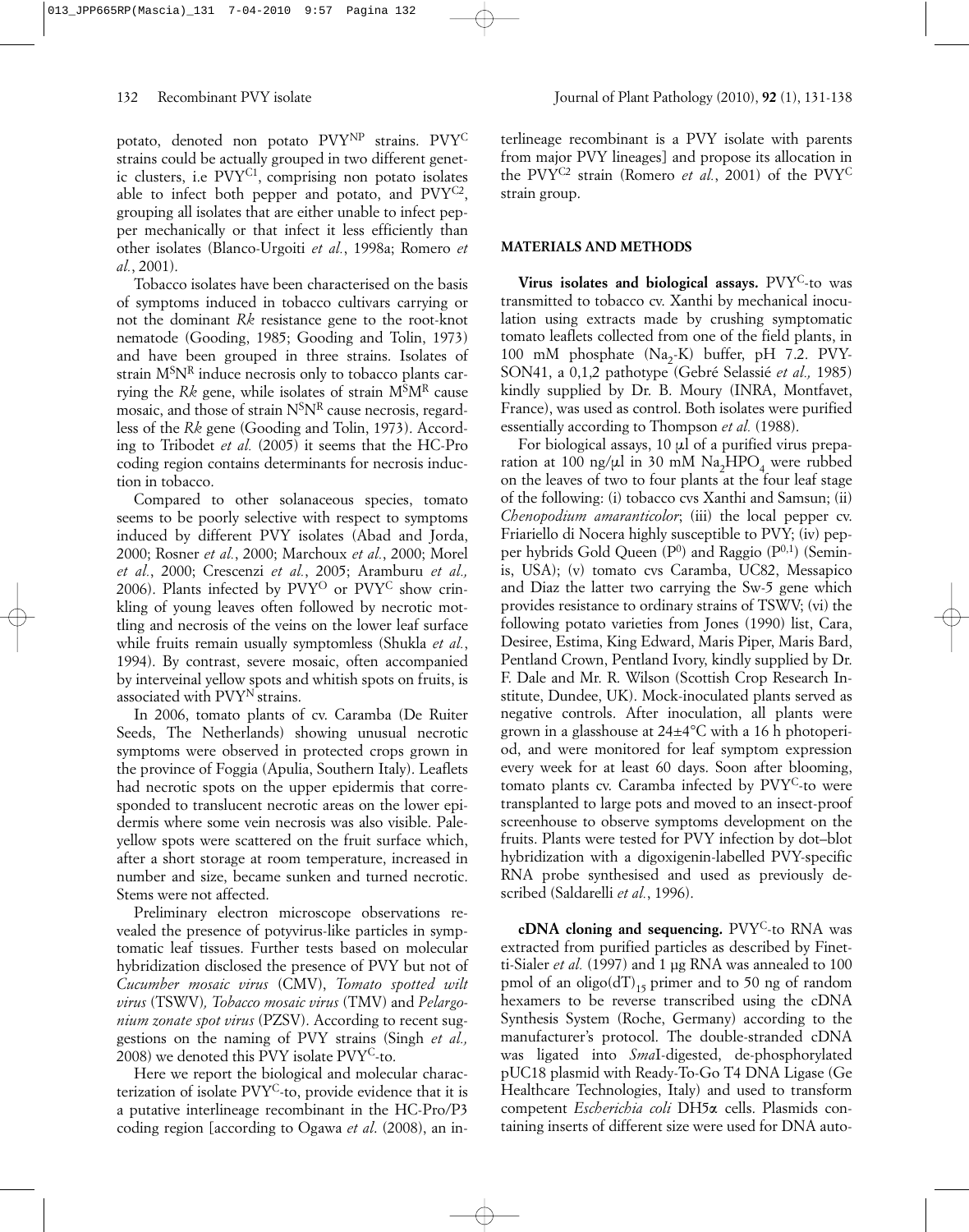| Primer                       | Sequence $(5' \rightarrow 3')$ | Position on PVY <sup>C</sup> -to genome<br>(accession No. EU482153) |
|------------------------------|--------------------------------|---------------------------------------------------------------------|
| $PVYC$ -to I For             | AAATTAAAACAAATCAATACAACA       | $1-24$                                                              |
| $P VY^C$ -to I Rev           | TTGCTGCTTCTCCCCTATGGA          | 1386-1406                                                           |
| $PVYC$ -to II For            | AGCGTTCATGGCTTTAGTGATCA        | 3530-3552                                                           |
| $PVYC$ -to II Rev            | TCGTGACAATCTCTAGGCAACCA        | 4502-4524                                                           |
| $PVYC$ -to III For           | TACCTACAATGTACCGGGTAGCACT      | 6659-6683                                                           |
| $P VY^C$ -to III Rev         | TAGCGAGAACAACCATAAGAGAGT       | 7957-7980                                                           |
| PVY <sup>C</sup> -to RACE I  | <b>ACCATGGCAATCCACATGTC</b>    | 183-202                                                             |
| PVY <sup>C</sup> -to RACE II | <b>ACCGTCCTAGTTCAACAAG</b>     | 132-151                                                             |

Table 1. Primer pairs used for cDNA synthesis and cloning of PVY<sup>C</sup>-to genome.

mated sequencing in both directions (Primm, Italy). Additional pairs of primers (Table 1) were designed to amplify overlapping fragments to cover all the PVYC-to genome. The 3'-terminal sequence of the genomic RNA was determined from at least three different clones while the 5' end region was cloned separately following instructions of the 5'/3'RACE Kit 2nd Generation (Roche, Germany) using 10 µM each of primer PVYCto RACE I (Table 1) to synthesize first strand cDNA and 10 µM of a second, nested primer PVYC-to RACE II (Table 1) for the first PCR amplification. The final PCR product was ligated into a pGem-T Easy plasmid (Promega, USA) and used to transform competent *E coli* DH5a cells.

**Phylogenetic and recombination analyses.** Bioedit (Hall, 1999) and Clustal W (Thompson *et al.*, 1994) were used to align the PVY<sup>C</sup>-to full-length sequence with those of 23 PVY isolates from GenBank and with that of *Plum pox virus* (PPV, accession No. X81083) as outgroup. Phylogenetic relationships among the aligned sequences were inferred with the neighbour-joining method (Saitou and Nei, 1987), using the Jukes Cantor distance model (1969) with the distance data matrix bootstrap resampled 1000 times (Felsenstein, 1985). The Treecon software (Van de Peer and De Wachter, 1997) was used to construct and display the resulting trees.

Recombination and detection analysis was done using the recombination detection program version 3 (RDP3), i.e. RDP (Martin *et al.*, 2005), GENECONV (Padidam *et al.*, 1999), BOOTSCAN (Salminen *et al.*, 1995), MAXCHI (Maynard-Smith, 1992), CHIMAERA (Posada and Crandall, 2001) and SISCAN (Gibbs *et al.*, 2000). Automated analysis was carried out using the default RDP3 settings and only potential recombination events independently identified by two or more methods were taken into consideration. The isolate accessions numbers are reported in Fig. 1.



Fig. 1. Phylogenetic relationships between PVY<sup>C</sup>-to and the following available PVY sequences (GenBank accession Nos. in parentheses): Adgen-C (AJ890348), LYE84.2 (AJ439545), MSNR (AF463399), SON41 (AJ439544), O-139 (U09509), SASA-110 (AJ585195), SCRI-O (AJ585196), Oz (EF026074), CH-605 (X978895), Mont (AY884983), Nz (AM268435), N-Jg (AY166867), NTND6 (AB331515), NTNOK105 (AB331516), NTNON92 (AB331519), RRA-1 (AY884984), Tu660 (AY166866), Nnp (AF237963), SASA-207 (AJ584851), SCRI-N (AJ585197), Thole (M95491), NC-57 (DQ309028) and Nicola (AJ890346). The tree was generated using the whole sequence data. Group classification was deduced from available literature and is reported to the right of vertical bars. Numbers at each node indicate bootstraps (only values >50 are shown). Horizontal branch length is drawn to scale. The bar indicates 0.1nt replacements per site. The sequence of *Plum pox virus* (GenBank accession no X81083) was used as an outgroup.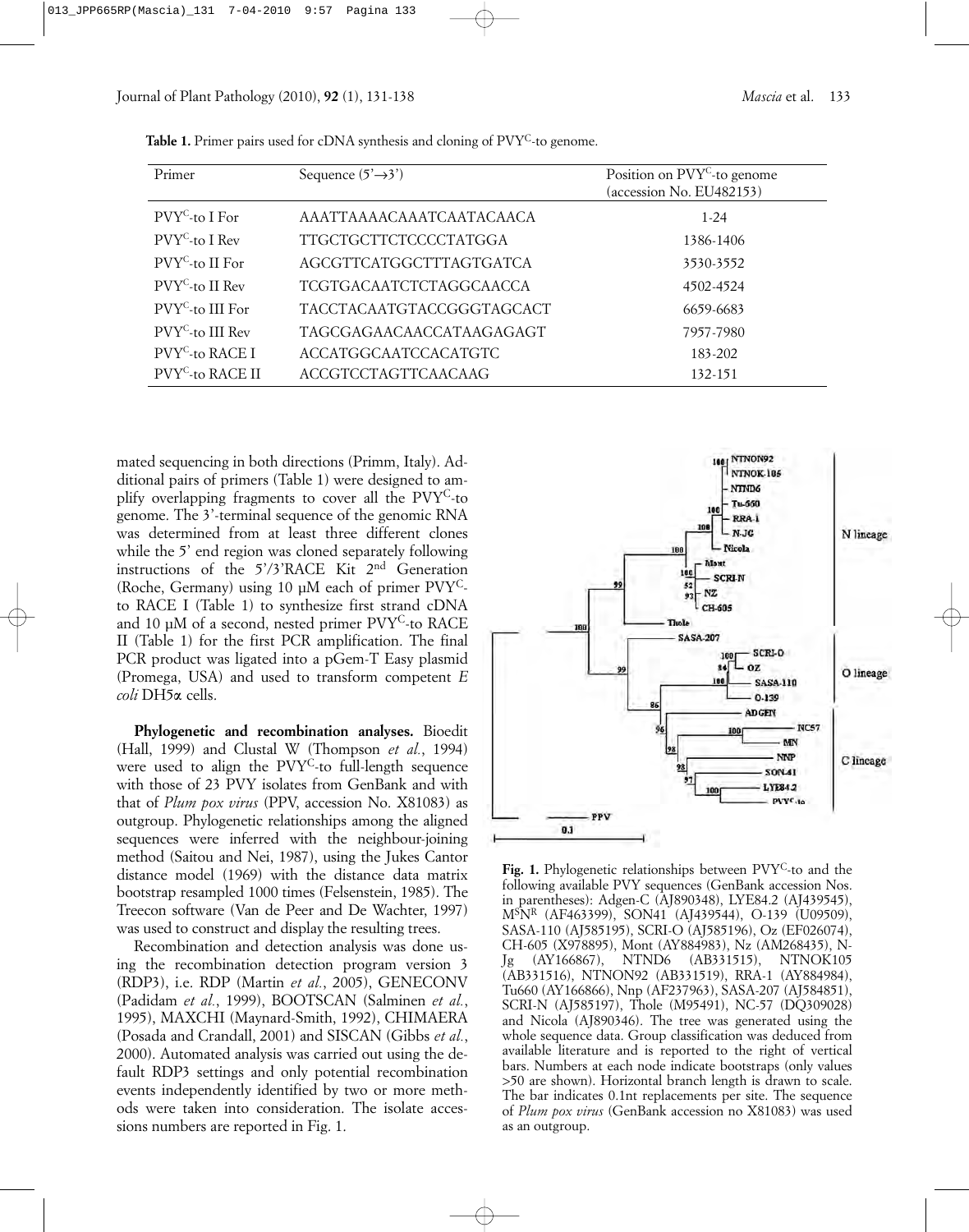| Host                 | Cultivar                                        |                      | Symptoms  |  |
|----------------------|-------------------------------------------------|----------------------|-----------|--|
|                      |                                                 | PVY <sup>C</sup> -to | PVY-SON41 |  |
|                      |                                                 |                      |           |  |
| Nicotiana tabacum    | Xanthi                                          | NcLL                 | VC        |  |
|                      |                                                 | SM, LB               |           |  |
| N. tabacum           | Samsun                                          | MМ                   | SM.       |  |
| Solanum lycopersicum | Caramba                                         | LD                   | MM,rec    |  |
| S. lycopersicum      | Diaz                                            | LD                   | MM, rec   |  |
| S. lycopersicum      | Messapico                                       | LD                   | MM, rec   |  |
| S. lycopersicum      | <b>UC82</b>                                     | LD                   | MM, rec   |  |
| Chenopodium          |                                                 | NcLL                 | CILL      |  |
| amaranticolor        |                                                 |                      |           |  |
| Capsicum annuum      | Raggio $(P^{0,1})$                              | Ni                   | MМ        |  |
| $C_{a}$ annuum       | Gold queen $(P^0)$                              | Ni                   | MМ        |  |
| C. annuum            | Friariello di Nocera                            | MM, rec              | SM, LD    |  |
| Solanum tuberosum    | Cara (Na, Nv, Nc, $Ny_{\text{thr}}$ )           | <b>NcLL</b>          | Ni        |  |
| S. tuberosum         | Desiree (na, nv, nc, $ny_{\text{thr}}$ )        | MМ                   | Ni        |  |
| S. tuberosum         | Estima (na, nv, nc, ny <sub>tbr</sub> )         | SM-VN                | MМ        |  |
| S. tuberosum         | King Edward (Na, Nv, Nc, ny <sub>thr</sub> )    | NcLL                 | NcLL      |  |
| S. tuberosum         | Maris Bard (na, Nv, Nc, Ny <sub>thr</sub> )     | NcLL                 | NcLL      |  |
| S. tuberosum         | Maris Piper (Na, Nv, Nc, $ny_{\text{thr}}$ )    | NcLL                 | NcLL      |  |
| S. tuberosum         | Pentland Crown (na, Nv, nc, Ny <sub>thr</sub> ) | VN                   | <b>VN</b> |  |
| S. tuberosum         | Pentland Ivory (na, Nv, Nc, Ny <sub>thr</sub> ) | NcLL                 | Ni        |  |

Table 2. Response of test plants to mechanical inoculation of PVY<sup>C</sup>-to and PVY-SON41.

SM, severe mosaic; MM, mild mosaic; LD, severe leaf distorsion; VC/VN, systemic veinal chlorosis/necrosis; Cl/Nc LL, chlorotic/necrotic local lesions, LB, leaf bubbling; Ni, not infected; rec, recovery; in brackets, genotypes; *S. tuberosum* genotypes are according to Jones (1990)

### **RESULTS AND DISCUSSION**

Table 2 summarizes the symptoms obtained in experimental plants mechanically inoculated with PVYC-to in comparison with PVY-SON41. On the whole, symptoms shown by the different hosts in response to PVYCto infection appeared more severe than those elicited by PVY-SON41.

The disease phenotype observed in the field was partially reproduced in tomato cv. Caramba by mechanical inoculation of PVYC-to under controlled conditions. Plants were infected systemically and showed mosaic and severe leaf distorsion but only few necrotic spots that became visible both on the upper and lower side of the leaves. PVY-SON41 infection in tomato was mostly symptomless or caused a very mild discolouration of the young leaves that gradually disappeared as the blade expanded.

Symptoms elicited in potato cultivars carrying the *Nc* gene consisted of necrotic local lesions that developed between 10 and 15 days post inoculation. The upper non-inoculated leaves of these varieties were negative when tested by dot blot hybridization with a PVY-specific RNA probe, confirming virus confinement in the inoculated leaves. Cvs Desiree, Estima and Pentland Crown that do not carry the *Nc* gene were infected systemically. Top necrosis was never observed. Cvs Cara, Desiree and Pentland Ivory were not infected by PVY-

SON41, probably because of inoculum failure. Tobacco plants infected with PVY-SON41 showed a milder mosaic than those infected by PVY<sup>C</sup>-to but none of the two PVY isolates induced vein necrosis. PVYC-to did not infect the hybrid pepper genotypes Gold Queen and Raggio used in this study and this was confirmed in three independent experiments, by back inoculation from pepper to tobacco, and by molecular hybridization. In the cv. Friariello di Nocera PVYC-to induced a very mild systemic mosaic that disappeared as the plant aged. On the contrary, PVY-SON41 was able to infect systemically the hybrid pepper genotypes Queen and Raggio. This was in agreement with the designation of PVY-SON41 as 0,1,2 pathotype, with respect to its infectivity to resistant pepper varieties. PVY-SON41 infection in cv. Friariello di Nocera was characterized by severe systemic mosaic and leaf distortion. Thus, pepper seemed a suitable host to distinguish PVYC-to from PVY-SON41.

The complete PVY<sup>C</sup>-to genome sequence (GenBank accession No. EU482153) consists of 9,691 nt, excluding the 3' poly(A) tail, and contains a single large open reading frame (ORF), starting at nt 186 and ending at nt 9,362 and UTR at 5' and 3' termini that are 185 and 329 nt-long, respectively. The single ORF has the coding capacity for a polyprotein of 3,059 amino acids (aa) whose putative cleavage sites for the viral-encoded proteinases yield all the characteristic potyviral proteins with esti-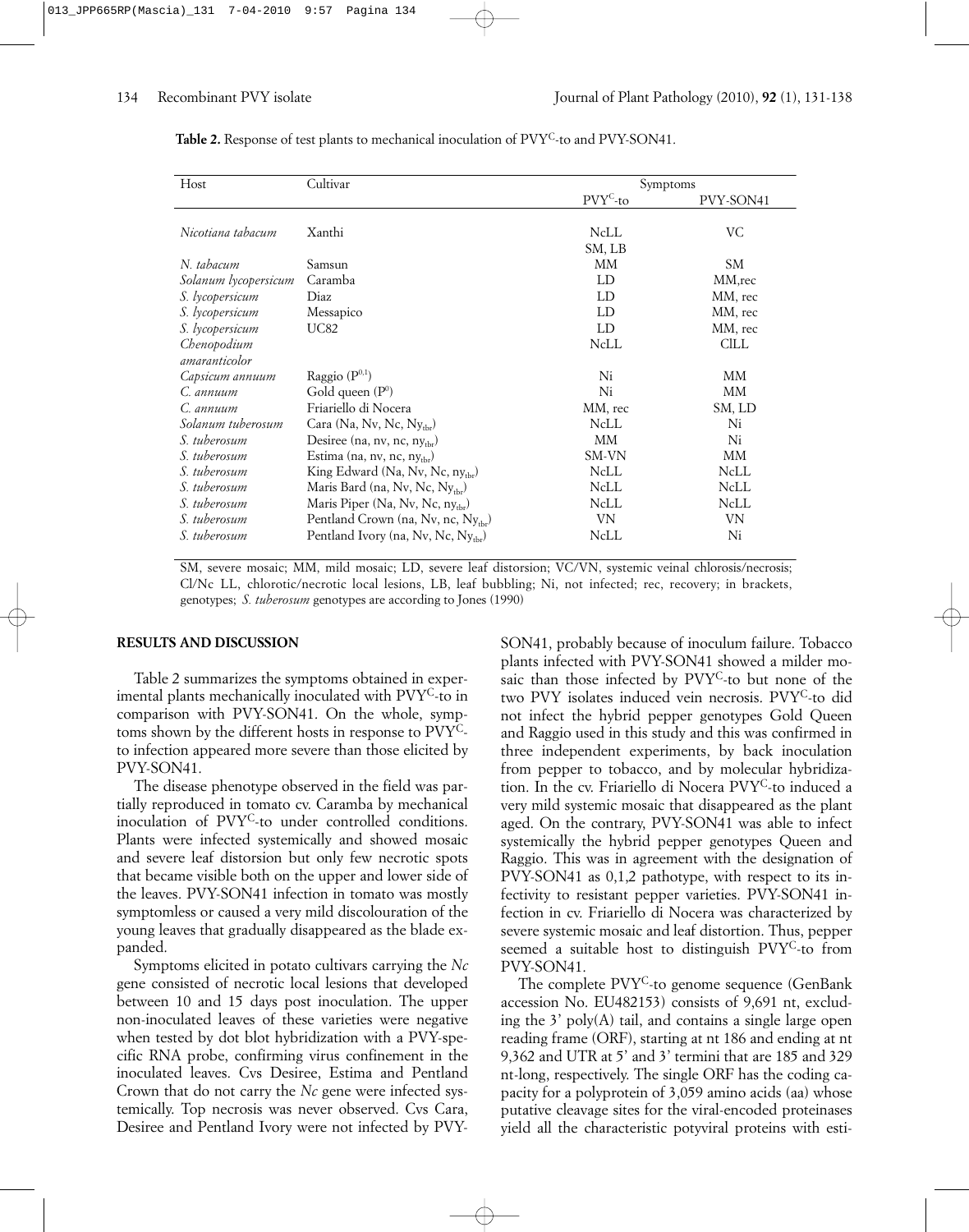

**Fig. 2.** A. identification of a putative 576 nt-long recombinant region in the PVYC-to genome (black line) highlighted by RDP ( $P = 7.255 \times 10^{-4}$ ) approximately located between nt 2056 and 2632 i.e. at the junction point between the coding region of HC-Pro and P3 proteins, window size 30 nt. The sequences of LYE 84.2 (white line) and OZ (grey line) represent the likely parental sequences of  $PVY^C$ -to. B. the same putative recombinant region was identified by BOOTSCAN (P = 8,423 x 10-4), each window comparison covered a region of a window size of 200 nt with a step size of 20 nt.

mated size of 272, 465, 365, 52, 634, 52, 188, 244, 519 and 267 aa for P1, HC-Pro/P3, 6K1, CI, 6K2, VPg, NIa-Pro, NIb and CP, respectively. At the nucleotide level, PVY<sup>C</sup>-to showed identity with other PVY isolates ranging from 82% (PVY-Tu-660 and PVY-N-JG) to 94.8% (PVY-LYE84.2). Genetic distances are indicated in the neighbour-joining phylogenetic tree shown in Fig. 1 that is based on the full-length nucleic acid sequences. This analysis, clearly identifies PVY<sup>C</sup>-to as a PVY<sup>C</sup> group strain and shows that it is very similar to isolate PVY-LYE84.2.

Since recombination has been previously reported for PVY, we examined the PVYC-to for any evidence of recombination. Three of the five programs used to this aim identified a major recombination breakpoint at approximately nucleotide position 2056 to 2632 (Fig. 2). The 576 nt-long putative recombination site involved HC-Pro/P3 coding region and was detected by RDP (*P*  $=7.2 \times 10^{-4}$ , BOOTSCAN (*P* = 8,423  $\times 10^{-4}$ ) (Fig. 2) and 3Seq  $(P = 2.4 \times 10^{-5})$  (not shown). A recombination breakpoint has been previously reported by Glais *et al.* (2002) in the HC-Pro/P3 region, thus supporting the hypothesis that PVYC-to might be a true recombinant.

The RDP package was also used to search the most closely related regions (referred to as "parental sequences" by Ogawa *et al.*, 2008) to the identified recombination site of  $PVY^C$ -to (Fig. 3). The event seems to represent an introgression of a PVYO strain sequences and, in particular of a PVY isolate similar to PVY- OZ that is a non-recombinant isolate of the O lineage (Ogawa *et al.*, 2008). From this analysis, PVYC-to appeared to derive from two parental sequences from major lineages O and C, thus representing an interlineage recombinant isolate.

Recombination analysis did not detect any significant recombinant breakpoint in the remaining part of the PVYC-to genome, including the CP coding sequence. Phylogenetic analysis inferred by using the CP coding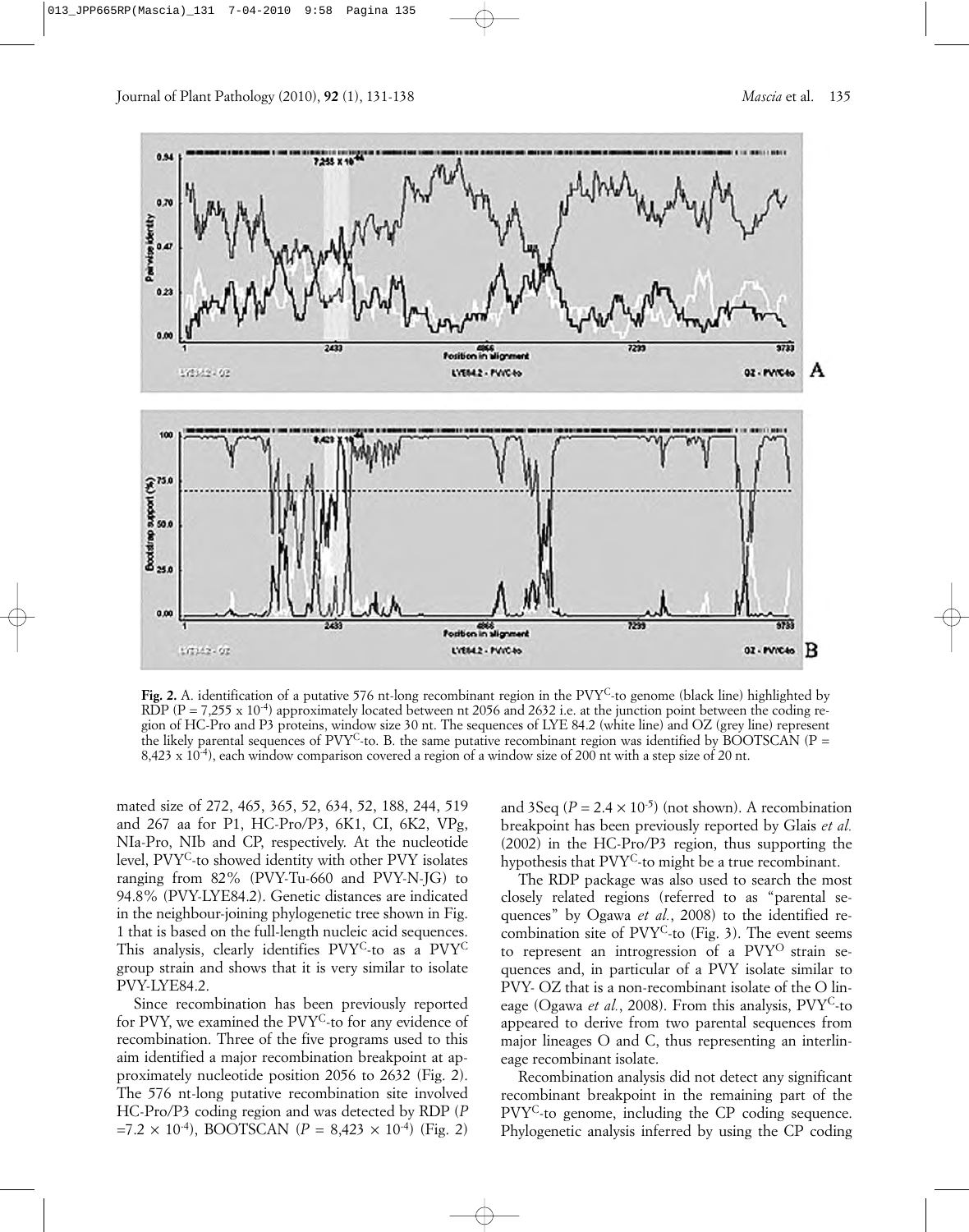

**Fig. 3.** Maps (not drawn to scale) depicting recombinant events detected amongst PVY sequences used in this study. Vertical dotted lines indicate approximate position of PVY ORFs while small rectangles underlying those representing the genome of different PVY strains indicate recombination fragments obtained from data analysed using RDP and BOOTSCAN programs. The analysis indicates PVY-OZ as the most similar sequence to the recombinant breakpoint identified in the  $PVT^C$ -to genome, around the  $HC$ -pro/ $P<sup>3</sup>$ coding region.

sequences yielded a tree that was identical to the whole genome tree reported in Fig. 1 (not shown).

Our results provide substantial evidence that most of the PVY<sup>C</sup>-to genome is of the PVY<sup>C</sup> strain type, including the CP coding region. As already mentioned, the variability of this region to endonuclease restriction analysis can produce restrictotypes (*sensu:* Blanco-Urgoiti *et al.*, 1996) that have been proposed for a better taxonomic definition of the PVYC strain group (Romero et al., 2001). PVY<sup>C</sup>-to produced a restrictotype (not shown) that was similar to that of pepper isolates C23 and C30 described by Romero *et al.* (2001) and classified as PVYC2 genetic strains. *In silico* analysis showed that PVYC-to CP coding region did not contain any *Eco*RV restriction site, while it contained three *Dde*I, one *Hinf*I, two *Rsa*I and two *Taq*I restriction sites (Fig. 4). The CP sequences of PVY C23 and C30 isolates are not available in any database which impaired a thorough comparison.

On the whole, the present results seem to support the hypothesis that PVYC-to is an interlineage recombinant isolate of the PVYC group and, probably, of the PVYC2 genetic strain. The disease was not exactly reproduced by mechanical inoculation under experimental conditions but this may depend on difference in age at the time when plants were infected as well as to the environmental and growing conditions, as pointed out in other instances (Armburu *et al.*, 2006). The possibility that another virus among those usually found in Apulian tomato crops showing necrotic symptoms (Gallitelli *et al.*, 2004) could be present in the same plant in mixed



**Fig. 4.** *In silico*-produced restrictotype of the CP coding region of the PVYC-to genome. Restriction sites were identified using the program DNA strider 1.4f6.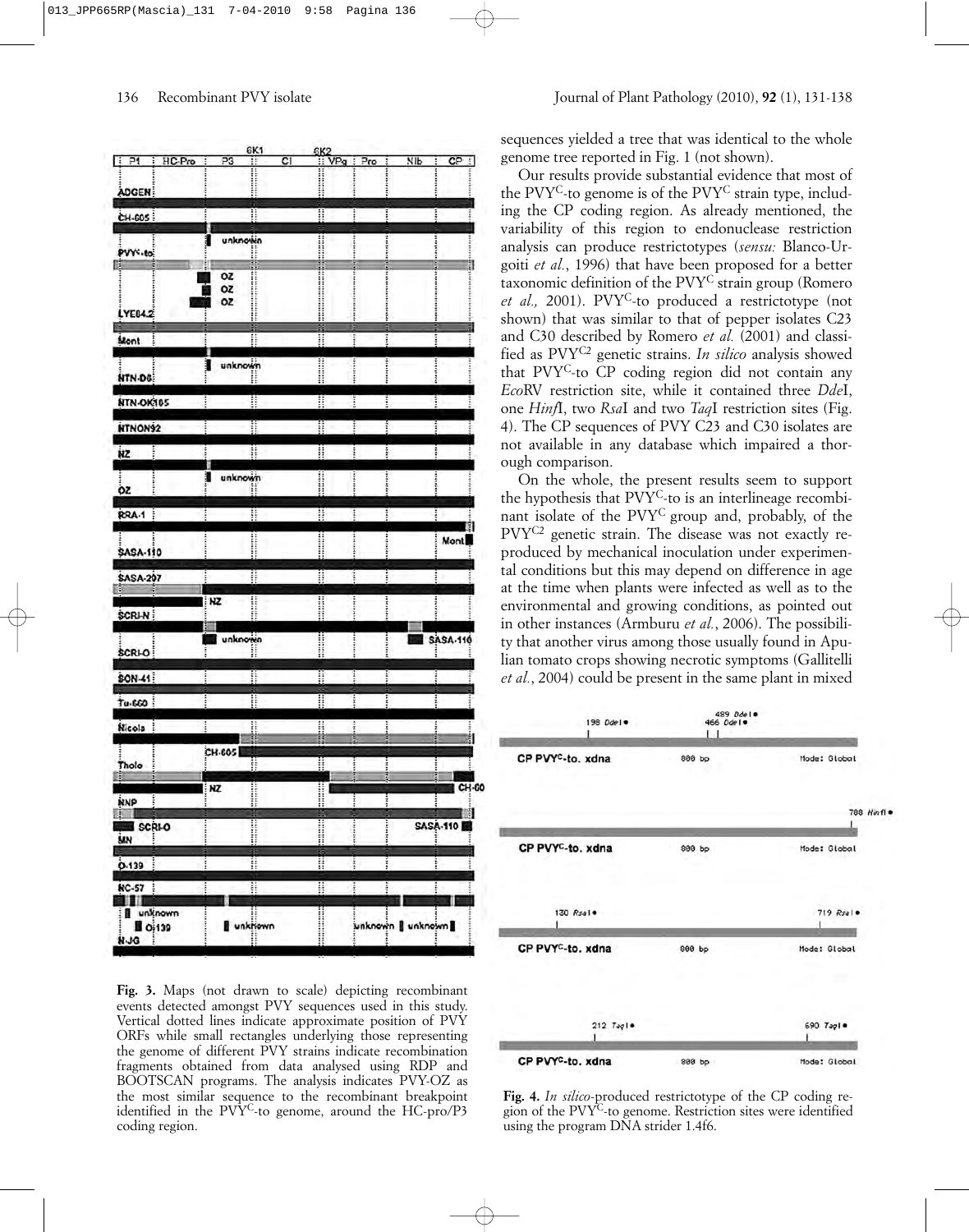infection was ruled out by dot blot analysis carried out for CMV, TMV, TSWV and PZSV and by electron microscope observations. Further analyses are needed to find a connection, if any, between genomic sequence and disease phenotype elicited by PVY<sup>C</sup>-to in tomato

To our knowledge this is the first complete characterization of a PVY isolate necrotic to tomato found in Italy. A PVY isolate, denoted PVY-LF02, inducing necrosis in tomato was found in hydroponic cultures grown in Calabria (Southern Italy). The virus was characterized at a very preliminary level which did not led to any conclusive taxonomic association with any of the PVY groups (Fanigliulo *et al.*, 2005).

### **ACKNOWLEDGEMENTS**

We thank Dr. J.P.T. Valkonen, Department of Applied Biology, University of Helsinki, Finland, and Prof. G.P Martelli, Dipartimento di Protezione delle Piante e Microbiologia Applicata, University of Bari, Italy, for critically reading the manuscript. We are also indebted with Dr. Angelo De Stradis, Istituto di Virologia Vegetale del CNR, Unità Organizzativa di Bari, Italy for observations with the electron microscope and with Dr. M.A. Papanice for her valuable help with the screening of infected plants by molecular hybridization.

### **REFERENCES**

- Abad P., Jorda C., 2000. Characterization of potato Y potyvirus isolates from tomato crops in Islas Canarias (Spain). *Bulletin OEPP/EPPO Bulletin* **30**: 281-287.
- Ayme V., Souche S., Caranta C., Jacquemond M., Chadoeuf J., Palloix A., Moury B., 2006. Different mutations in the genome-linked protein VPg of *Potato virus Y* confer virulence on the *pvr23* resistance in pepper. *Molecular Plant-Microbe Interactions* **19**: 557-563.
- Aramburu J., Galipienso L., Matas M., 2006. Characterization of potato virus Y isolates from tomato crops in northeast Spain. *European Journal of Plant Pathology* **115**: 247-258.
- Blanco-Urgoiti B., Sanchez F., Dopazo J., Ponz F., 1996. A strain-type clustering of potato virus Y based on the genetic distance between isolates calculated by RFLP analysis of the amplified coat protein gene. *Archives of Virology* **141**: 2425-2442.
- Blanco-Urgoiti B., Sanchez F., Perez de San Roman C., Dopazo J., Ponz F., 1998a. Potato virus Y group C isolates are a homogeneous pathotype but two different genetic strains. *Journal of General Virology* 7**9**: 2037-2042.
- Blanco-Urgoiti B., Tribodet M., Leclere S., Ponz F., Perez de San Roman C., Legorburu F.J., Kerlan C., 1998b. Characterisation of potato virus Y (PVY) isolates from seed potato batches. Situation of the NTN, Wilga and Z isolates. *European Journal of Plant Pathology* **104**: 811-819.

Boonham N., Walsh K., Hims M., Preston S., North J., Bark-

er I., 2002. Biological and sequence comparisons of Potato virus Y isolates associated with potato tuber necrotic ringspot disease. *Plant Pathology* **51**: 117-126.

- Caranta C., Lefebvre V., Palloix A., 1997. Polygenic resistance of pepper to potyviruses consists of a combination of isolate-specific and broad-spectrum quantitative trait loci. *Molecular Plant-Microbe Interactions* **10**: 872-878.
- Chachulska A.M., Chrzanowska M., Robaglia C., Zagorski W., 1997. Tobacco veinal necrosis determinants are unlikely to be located within the 5'and 3' terminal sequences of the Potato virus Y genome. *Archives of Virology* **142**: 765- 779.
- Chrzanowska M., 1991. New isolates of the necrotic strain of potato virus Y (PVYN) found recently in Poland. *Potato Research* **34**: 179-182.
- Cockerham G., 1970. Genetical studies on resistance to potato viruses X and Y. *Heredity* **25**: 309-348.
- Crescenzi A., Fanigliulo A., Comes S., 2005. Characterisation of Potato virus Y isolate PVY-LF02 inducing necrosis in tomato. *Acta Horticulturae* **695**: 331-337.
- De Bokx J.A., Huttinga H., 1981. Potato virus Y. *CMI/AAB Descriptions of Plants Viruses* No. 242.
- Fanigliulo A., Comes S., Pacella R., Harrach B., Martin D.P., Crescenzi A., 2005. Characterisation of Potato virus Y nnp strain inducing veinal necrosis in pepper: a naturally occurring recombinant strain of PVY. *Archives of Virology* **150**: 709-720.
- Felsenstein J., 1985*.* Confidence limits on phylogenies: An approach using the bootstrap. *Evolution* **39**: 783-791.
- Finetti Sialer M., Di Franco A., Gallitelli D., 1997. Tomato necrotic yellows induced by a novel strain of *Alfalfa mosaic virus. Journal of Plant Pathology* **79**: 115-120.
- Gallitelli D., Guario A., Sumerano P., Finetti-Sialer M., Di Franco A., Papanice M.A.,Vovlas C., Di Geronimo A., Lasorella V., 2004. Indagine sulla eco-epidemiologia di virus delle ortive in Provincia di Brindisi. *Informatore Fitopatologico* **54**: 53-58.
- Gebré Selassié K., Marchoux G., Delecolle B., Pochard E., 1985. Variabilité naturelle des souches du virus Y de la pomme de terre dans les cultures de piment du sud-est de la France. Caractérisation et classification en pathotypes. *Agronomie* **5**: 621-630.
- Gibbs M.J., Armstrong J.S., Gibbs A.J., 2000. Sister-scanning: a Monte Carlo procedure for assessing signals in recombinant sequences. *Bioinformatics* **16**: 573-58. (http://www.anu.edu. au/BoZo/software/**)**
- Glais L., Tribodet M., Kerlan C., 2002. Genomic variability in potato potyvirus Y (PVY): evidence that PVYNW and PVYNTN variants are single to multiple recombinants between PVYO and PVYN isolates. *Archives of Virology* **147**: 363-378.
- Glais L., Tribodet M., Kerlan C., 2005. Specific detection of the PVYN-W variant of Potato virus Y. *Journal of Virological Methods* **125**: 131-136.
- Gooding G.V., 1985. Relationship between strains of Potato virus Y and breeding for resistance, cross protection, and interference. *Tobacco Science* **29**: 99-104.
- Gooding G.V., Tolin S.A., 1973. Strains of potato virus Y af-